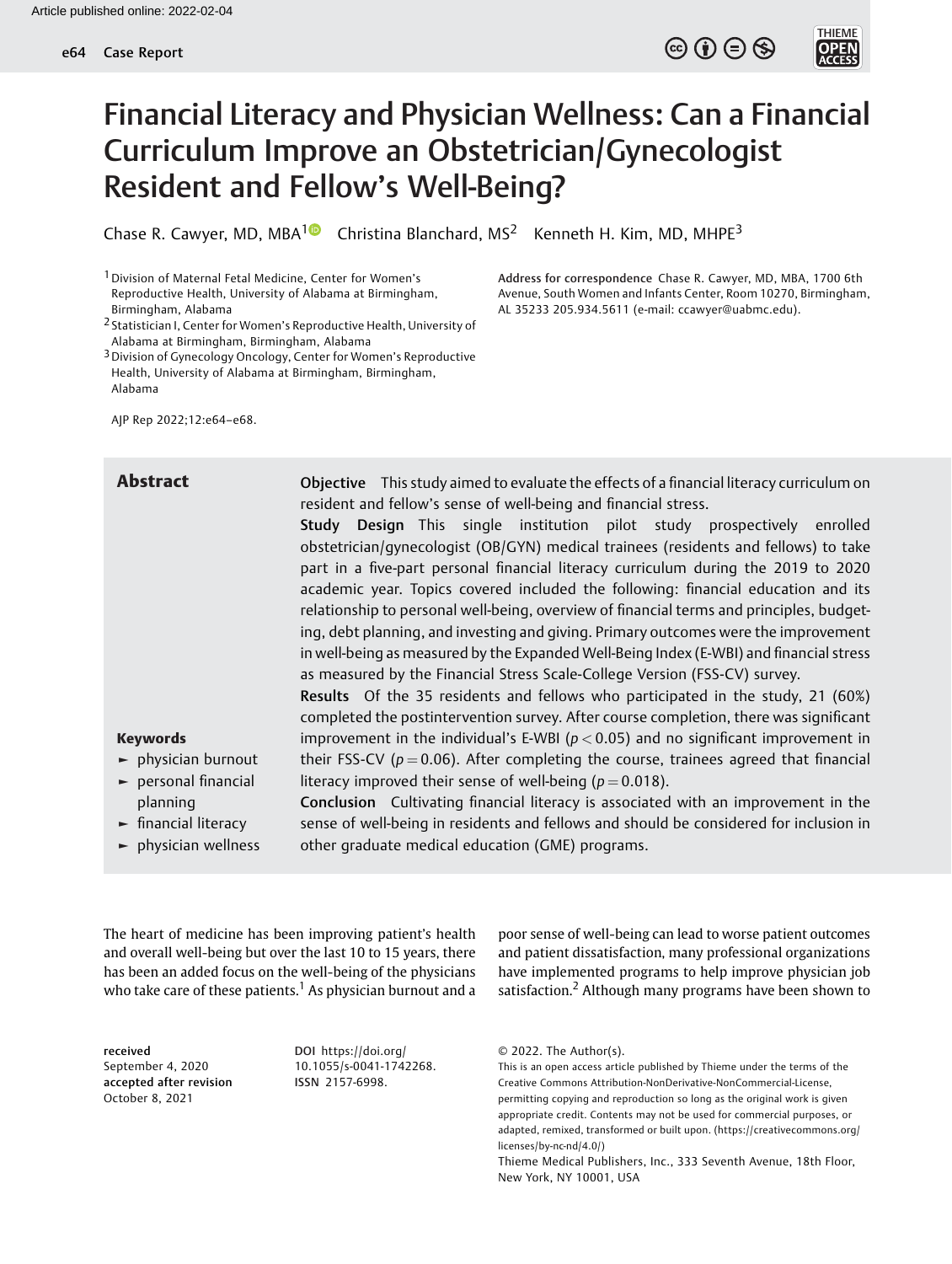improve physician well-being, none have focused on improving financial literacy.<sup>3</sup>

Physicians in training have previously demonstrated a strong desire for a personal finance curriculum within their training programs.<sup>4,5</sup> This absence of financial literacy education is concerning as financial stress is associated with greater anxiety, depression, and alcohol dependency,<sup>6</sup> and also conditions that residents and fellows are already more at risk for than the general population.

Expanding financial literacy could be a part of the solution, as more than 90% of resident physicians feel that they are unable to handle their finances.<sup>8</sup> This number is alarming as financial stressors lead to higher job dissatisfaction.<sup>9</sup> Other industries have already shown that formulized personal finance education improves financial literacy and in turn one's sense of prosperity and job satisfaction.<sup>10</sup> However, there has yet to be any study examining the effects of a personal finance curriculum on a physician's sense of wellbeing and financial stress.

We hypothesize that when a personal finance curriculum is provided to residents and fellows, they will demonstrate an improvement in their sense of well-being and experience a decreased amount of financial stress.

# Materials and Methods

This was a prospective cohort study that measured obstetrician/gynecologist (OB/GYN) resident and fellow's sense of well-being and financial stress through validated surveys before and after implementation of a personal finance curriculum. All 46 OB/GYN residents and fellows at a single institution and currently enrolled in the graduate medical education (GME) program were invited to participate in the personal finance curriculum.

Our intervention consisted of a five-part personal finance curriculum (45 minutes each) that was performed by the primary author throughout the 2019 to 2020 academic year. The primary author has spent the last 5 years in both a formal and informal capacity for advising physicians on their finances. The covered topics were chosen based on the primary authors experience, as well as what trainees have previously expressed interest in learning.<sup>5,11</sup> These included the following: (1) personal finance education and its relationship to well-being, (2) an overview of financial terms and principles, (3) budgeting, (4) debt planning, and (5) investing and giving ( $\blacktriangleright$  Fig. 1). The first three topics were given in a live round-table discussion format. A formal presentation was used as the background with free-flowing discussion throughout. The final two presentations were moved to a video-conferencing application (due to the novel coronavirus disease 2019 [COVID-19] pandemic) and involved a lecture format followed by question and answer (Q&A) session. Following each lecture, the presentation was provided in a PowerPoint PDF document with a modified transcript of what was discussed. This was available to all residents and fellows to educate those who were unable to participate in the live sessions and review at their own discretion.

| 1) Introduction: Financial principles for the young physician         |  |
|-----------------------------------------------------------------------|--|
| · Personal finance education and its relationship to well-being       |  |
| 2) Back to basics: Personal finance 101                               |  |
| . An overview of financial terms and principles                       |  |
| 3) Cash flow planning: The blueprint for success                      |  |
| · Budgeting                                                           |  |
| 4) Minimizing liabilities: Taxes, insurance & loans                   |  |
| · Debt planning                                                       |  |
| 5) Building a financial legacy: letting money work for you and others |  |
| . Investing and giving                                                |  |

Fig. 1 The list of covered topics that topics were chosen based on the primary authors experience, as well as what trainees have previously expressed interest in learning.

All OB/GYN trainees who were able and willing to participate in the study were asked to take a pre- and postintervention survey. The primary outcomes were trainee financial health and stress as measured by both the previously validated the 9-Item Expanded Well-Being Index (E-WBI) and the 13 question Financial Stress Scale-College Version (FSS-CV) survey.12,13 Two primary outcomes were included as well-being can be multifactorial and not directly related to financial stress.<sup>12</sup> Secondary outcomes included resident and fellow attitudes and comfort levels on the role of financial education in a medical curriculum. These attitudes were recorded based on a 7-point Likert's scale. Questions were chosen based on previously described physician attitudes toward financial education. $4,5,8,11$  Those who declined to take the surveys were excluded from analysis but were still be able to actively participate in all facets of the personal finance curriculum.

Our sample size was limited by the set number of OB/GYN trainees, 46 total. However, with a mean FSS-CV score of  $22.54 \pm 7.39$ , we calculated the ability to detect a 20% improvement in FSS-CV score with 80% power and 0.05  $\alpha$  if 43 residents/fellows participate. Given this would involve a difficult to achieve 95% participation rate, we acknowledged our limitations beforehand in failing to reject the null hypothesis in the event; no statistical significance was achieved.

All data were captured directly into the study database developed with the Research Electronic Data Capture (RED- $Cap$ <sup>14</sup> Exposure groups were compared using Chi-square, Fisher's exact, and Wilcoxon's tests as appropriate. The statistical analysis was performed using SAS 9.4 (Cary, NC) with significance level at 0.05. Institutional review board review was provided and obtained given all residents could opt out of study participation by not completing the surveys.

#### Results

Out of the eligible resident and fellows, 35 agreed to participate in the study by taking the initial survey. The representation included a majority of those who identify as predominantly female which is representative of the GME program's demographics. They also were well distributed between lower level residents, upper level residents, and fellows (►Table 1). Of those who agreed to participate in the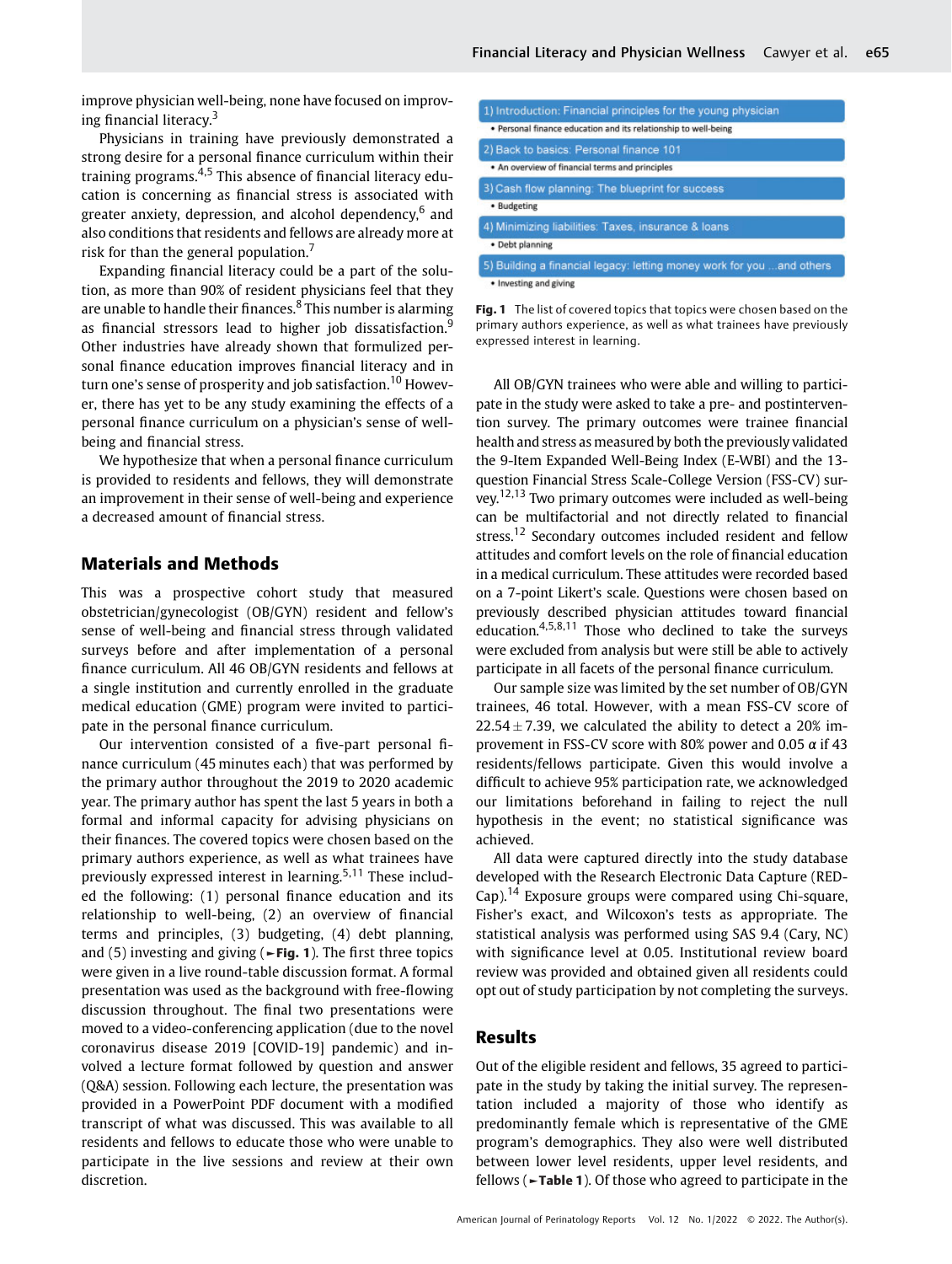Presurvey  $(n = 35)$ Postsurvey  $(n = 21)$ p-Value Level of training  $(n = 47)$ Lower level resident (PGY 1–2) 14 (40.0) 10 (47.6) 0.16 Upper level resident (PGY 3–4)  $10(28.6)$  9 (42.9) Fellow (PGY 5–7) 11 (31.4) 2 (9.5) Female  $(\%)$  27 (77.1) 16 (76.2)  $>0.99$ Shares finances with partner 22 (62.9) 14 (66.7) 0.77 Manages self/household finances 23 (65.7) 13 (61.9) 0.77

Table 1 Personal characteristics of the OB/GYN residents and fellows

Abbreviations: OB/GYN, obstetrician/gynecologist; PGY, postgraduate year.

Note: Data presented asn (%).

study by taking the first survey, 21 of 35 (60%) took part in the follow-up survey. The mean number of individual course lectures attended during a live session was around 3 (►Table 2).

There was a significant improvement in the median expanded well-being index score after exposure to the personal finance curriculum (2 vs. 1,  $p \leq 0.05$ ). There was no significant difference in the median financial stress scale survey before and after the personal finance curriculum (22 vs. 20,  $p = 0.06$ ;  $\blacktriangleright$ Table 3). Residents and fellows expressed a better understanding of financial planning topics (4 vs. 5,  $p = 0.007$ ) and the financial industry (3 vs. 5,  $p \le 0.001$ ). After completing the curriculum, there was a significantly stronger agreement that financial literacy improves their sense of well-being (4 vs. 5,  $p = 0.018$ ; ►**Table 4**).

### Discussion

In this prospective study, OB/GYN residents and fellows who participated in a personal finance curriculum showed improved well-being as scored by the E-WBI. In addition, the

Table 2 OB/GYN resident/fellow exposure and participation in the personal finance curriculum

| Trainees who participated in the<br>follow-up survey               | 21/35(60)     |
|--------------------------------------------------------------------|---------------|
| Average number of presentations<br>they attended live              | $2.8 \pm 1.2$ |
| Average number of watched on<br>own when missed live               | $0.6 \pm 1.1$ |
| Trainees who revisited any<br>presentation they attended in person | 7/21(33.3)    |

Abbreviation: OB/GYN, obstetrician/gynecologist.

Note: Data presented as $n$  (%) or mean  $\pm$  standard deviation as appropriate.

Table 3 Expanded well-being index and financial stress scores before and after exposure to the personal finance curriculum

|                                                      | Presurvey<br>$(n=35)$<br>Median<br>$(Q1 - Q3)$ | Postsurvey<br>$(n=21)$<br>Median<br>$(Q1 - Q3)$ | p-Value |
|------------------------------------------------------|------------------------------------------------|-------------------------------------------------|---------|
| The Expanded Well<br>Being Index                     | $2(1-5)$                                       | $1(0-3)$                                        | 0.049   |
| The Financial Stress<br>Scale-College Version Survey | $22(17-26)$                                    | $20(18-23)$                                     | 0.06    |

trainees agreed that financial education improved their sense of well-being.

Financial literacy programs are a common occurrence across multiple groups and industries, including those within health care.<sup>10,15–17</sup> Although measured outcomes and goals of programs differ, common findings include the desire for financial literacy and an appreciation for the obtained knowledge. Programs that have specifically assessed physician attitudes toward a personal finance curriculum have all consistently showed residents' and fellows' desire to improve their financial literacy.4,5,8,11,18 As studies have shown the appetite for financial literacy is apparent, ours is the first to directly measure its association with physician well-being and financial stress.

Physician well-being is a complex concept that involves multiple inputs, including work–life balance, quality of life, resilience, mindfulness, coping strategies, and mood.<sup>19</sup> Financial well-being is not included in this list; however, financial stress and strain play a direct roll on our selfefficacy beliefs and mental health.<sup>20</sup> With improved financial literacy, it is logical that financial stress will decrease<sup>9</sup> and in turn improve most of the components of physician wellbeing.

Table 4 Trainee attitudes on financial education

|                                                                                    | Presurvey<br>$(n=35)$ | Postsurvey<br>$(n=21)$ | p-Value |
|------------------------------------------------------------------------------------|-----------------------|------------------------|---------|
| Education in personal financial<br>planning is important to me                     | $5(4-6)$              | $6(5-6)$               | 0.14    |
| I believe I will be able to<br>meet my financial goals<br>within a reasonable time | $4(4-5)$              | $5(5-6)$               | 0.007   |
| I have a working<br>understanding<br>of personal financial<br>planning topics      | $4(3-5)$              | $5(4-6)$               | 0.012   |
| I have a working<br>understanding of the<br>financial services industry            | $3(2-5)$              | $5(4-5)$               | < 0.001 |
| Education in personal<br>financial planning helps<br>my sense of well-being        | $4(4-5)$              | $5(5-6)$               | 0.018   |
| I am personally comfortable<br>handing my own finances                             | $4(3-5)$              | $5(4-5)$               | 0.08    |

Note: Data presented as median (Q1–Q3) based on 7-point Likert's scale (1, very strongly disagree; 2, strongly disagree; 3, disagree; 4, neutral; 5, agree; 6, strongly agree; and 7, very strongly agree).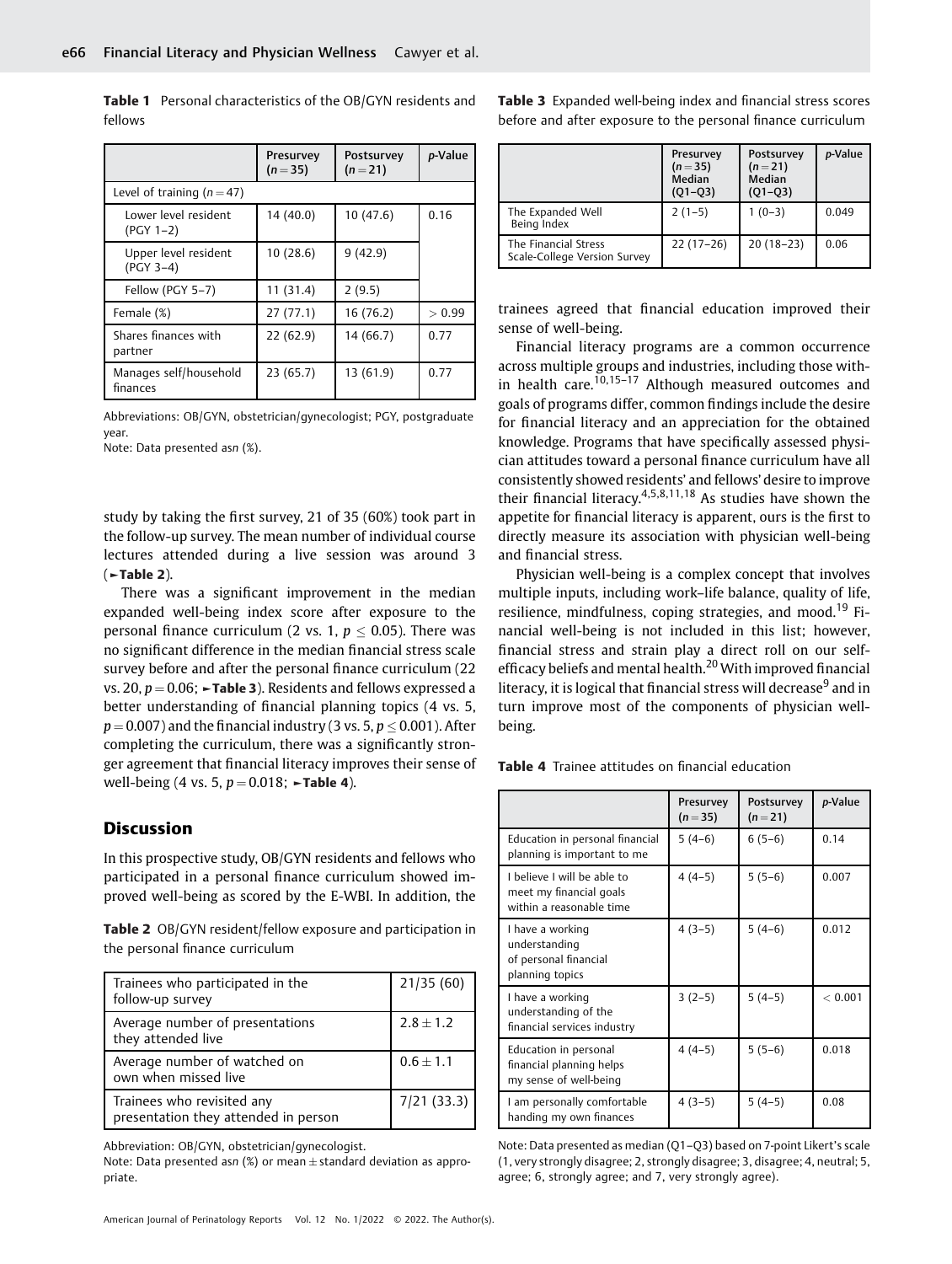Burnout and work-related stress have been described as a "mismatch between the perception of what is expected and the reality of what is possible."<sup>21</sup> We would concur that all stress can be decreased when expectations and reality become more in line. When a resident or fellow goes through a personal finance curriculum, they are exposed to the reality of the financial world. This in turn creates more realistic financial expectations and in turn decreases financial stress. Although we did not show a significant difference in the course decreasing financial stress, this was likely due to being underpowered and not due to the lack of association.

## Limitations

Although our study is the first to demonstrate an association with financial education and physician well-being, it is not without limitations. The first involves the unmasking of the participants. The residents and fellows in our GME program were notified beforehand that they were participating in a study assessing the potential benefits of a personal finance curriculum. This knowledge could have led to the Hawthorne effect. However, the participants were not aware of the specific outcomes being measured or the scoring system, limiting result bias. In addition, those who saw no benefit to the course may have declined to participate in the postintervention survey biasing our intervention results away from the null hypothesis. Another notable limitation relates to the generalizability. This education initiative was given at a single site, to a single specialty, and specific to residents and fellows. Both medical students and faculty have a different set of financial needs and our personal finance curriculum may not show the same association in these groups. Plus pay differs substantially between subspecialties and geographic regions which could have a bearing on how applicable the curriculum may be to all GME programs.<sup>22</sup> In addition, the external validity of this study is not apparent. This course consisted of five parts and given by one individual. Our study is unable to distinguish if the association between the personal finance curriculum and improved well-being is due to the instructor and specific course design or becoming more financial literate in general. A final limitation is that surveys were given during an unprecedented time for medical education. The distribution to program structures and resident and fellow schedules due to the COVID-19 pandemic cannot be quantified. It is difficult to evaluate if the improvement in scores was due to the personal finance curriculum or other circumstantial changes. Despite the fact that stress and anxiety levels of residents/fellows were increasing during the COVID-19 pandemic, $^{23}$  our trainees showed an improvement in the well-being index. This may further substantiate our findings that financial literacy improves one's sense of well-being. We also witnessed that residents or fellows do not need to be exposed to a whole personal financial curriculum to see benefit. The median attendance for residents and fellows were 2.8 lectures, just over 50% of the entire curricula. Even a small amount of an exposure to monetary topics can improve one's financial literacy and well-being.

Given the overarching limitations of our study, further studies must be done. It should be evaluated at other GME sites and in different specialty programs which we are evaluating following this pilot. In addition, separate studies should be done to assess the effect on medical students. Furthermore, other curricula need to be evaluated to discover if improvement is due to a specific course structure or if it is the financial education itself that is associated with an improved sense of well-being.

## Conclusion

In conclusion, we demonstrated that a personal financial course is associated with an improvement in a resident and fellow's sense of well-being. Incorporation and further study of a personal finance component into the wellness curriculum should be considered by all OB/GYN programs.

#### Conflict of Interest

The primary author is a registered investment advisor with Navigo Wealth Management.

#### References

- 1 Shanafelt TD, Sloan JA, Habermann TM. The well-being of physicians. Am J Med 2003;114(06):513–519
- 2 Wright AA, Katz IT. Beyond burnout redesigning care to restore meaning and sanity for physicians. N Engl J Med 2018;378(04): 309–311
- 3 Wiederhold BK, Cipresso P, Pizzioli D, Wiederhold M, Riva G. Intervention for physician burnout: a systematic review. Open Med (Wars) 2018;13:253–263
- 4 Bar-Or YD, Fessler HE, Desai DA, Zakaria S. Implementation of a comprehensive curriculum in personal finance for medical fellows. Cureus 2018;10(01):e2013
- 5 McKillip R, Ernest M, Ahn J, Tekian A, Shappell E. Toward a resident personal finance curriculum: quantifying resident financial circumstances, needs, and interests. 2018;10(04):e2540
- 6 Richardson T, Elliott P, Roberts R, Jansen M. A longitudinal study of financial difficulties and mental health in a national sample of British undergraduate students. Community Ment Health J 2017; 53(03):344–352
- 7 Mata DA, Ramos MA, Bansal N, et al. Prevalence of depression and depressive symptoms among resident physicians: a systematic review and meta-analysis. JAMA 2015;314(22):2373–2383
- 8 Mizell JS, Berry KS, Kimbrough MK, Bentley FR, Clardy JA, Turnage RH. Money matters: a resident curriculum for financial management. J Surg Res 2014;192(02):348–355
- 9 Bailey WC, et al. The relationship of financial stress to overall stress and satisfaction. Personal Finances Worker Productivity 1998;2(02):198–207
- 10 Tahira H, Cäzilia L. Understanding the impact of employer-provided financial education on workplace satisfaction. J Consum Aff 2005;39(01):173–194
- 11 Shappell E, Ahn J, Ahmed N, Harris I, Park YS, Tekian A. Personal finance education for residents: a qualitative study of resident perspectives. AEM Educ Train 2018;2(03):195–203
- 12 Dyrbye LN, Satele D, Shanafelt T. Ability of a 9-item well-being index to identify distress and stratify quality of life in US workers. J Occup Environ Med 2016;58(08):810–817
- 13 Northern JJ, O'Brien WH, Goetz PW. The development, evaluation, and validation of a financial stress scale for undergraduate students. J Coll Student Dev 2010;51(01):79–92